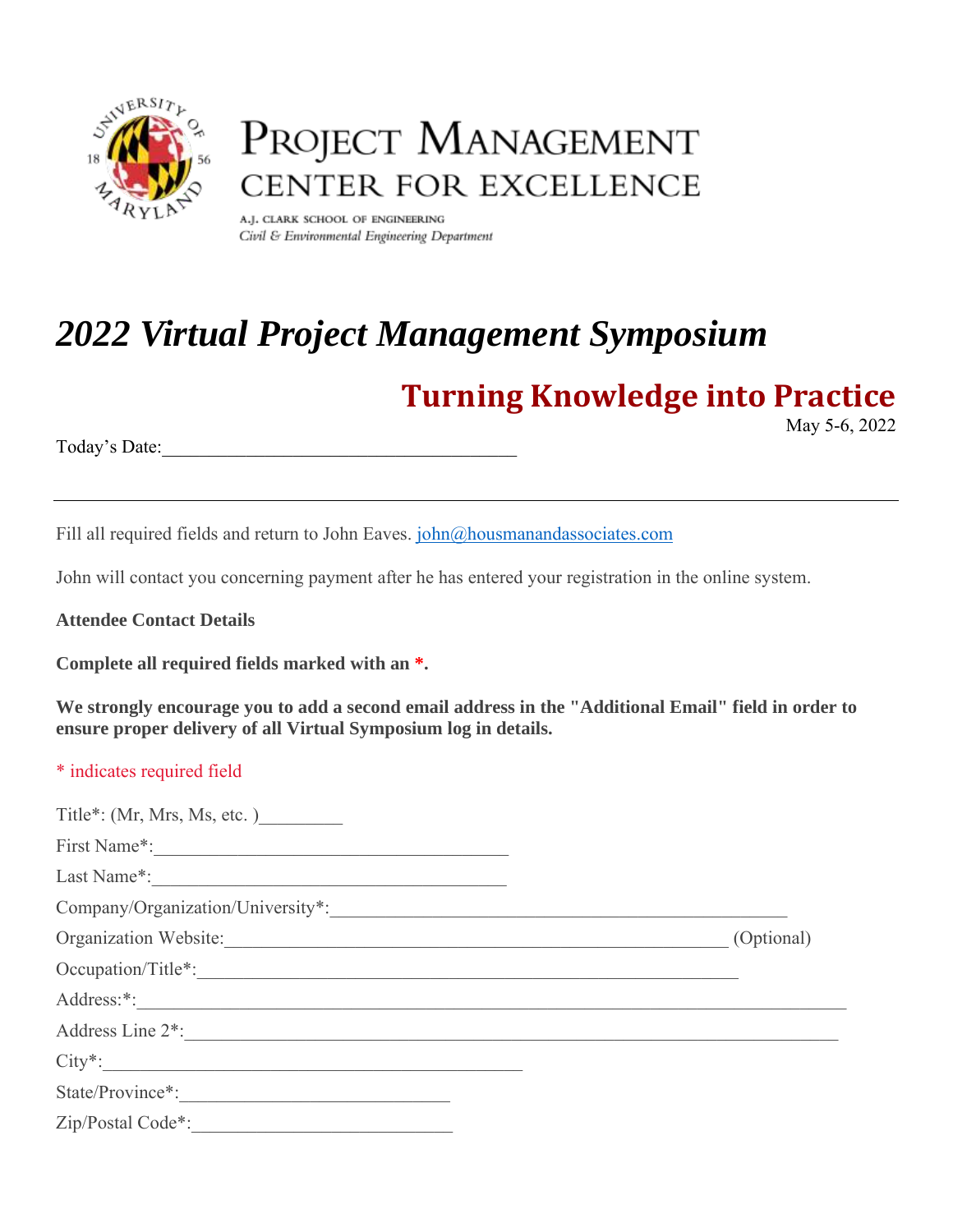| Country*:                             |  |
|---------------------------------------|--|
| Phone Number*:                        |  |
| Attendee's Email Address*:            |  |
| Confirm Email*:                       |  |
| Alternate/Additional Email:           |  |
|                                       |  |
| Please Verify Your Organization Type: |  |
| <b>Business and Industry</b>          |  |
| $\Box$ College/University/Education   |  |

- □ Government
- **Management Consultants**
- Non-Profit
- $\Box$  Other, Please Specify:

#### **Symposium Registration Fees**

Virtual Attendee – Select the Fee That Applies:

- \$175 Virtual Webex Attendee Live Sessions May 5-6, 2022
- $\bigcirc$  \$225 Virtual Webex Attendee Live Sessions Above + Recorded Sessions
- **O** \$20 Student Webex Attendee Live Sessions May 5-6, 2022
- $\bigcirc$  \$45 Student Webex Attendee Live Sessions Above + Recorded Sessions
- $\bigcirc$  \$0 I Am A Speaker
- $\bigcirc$  \$50 I Am A Speaker and I also want the Recorded Sessions
- $\bigcirc$  \$0 I Am A Sponsor or Invited VIP Guest

Your Registration Selection Includes Attendance for Both Days of the Symposium. To Assist our Planning, Confirm Which Days You Will Be Attending:

Thursday, May 5, 2022 Friday, May 6, 2022

What is your greatest project management challenge at work?

# **Symposium Scholarship Fund Donations**

- $\bigcirc$  \$10.00
- $O$  \$25.00
- $O$  \$50.00
- S75.00
- **O** \$100.00
- **O** I Do Not Wish To Make A Donation At This Time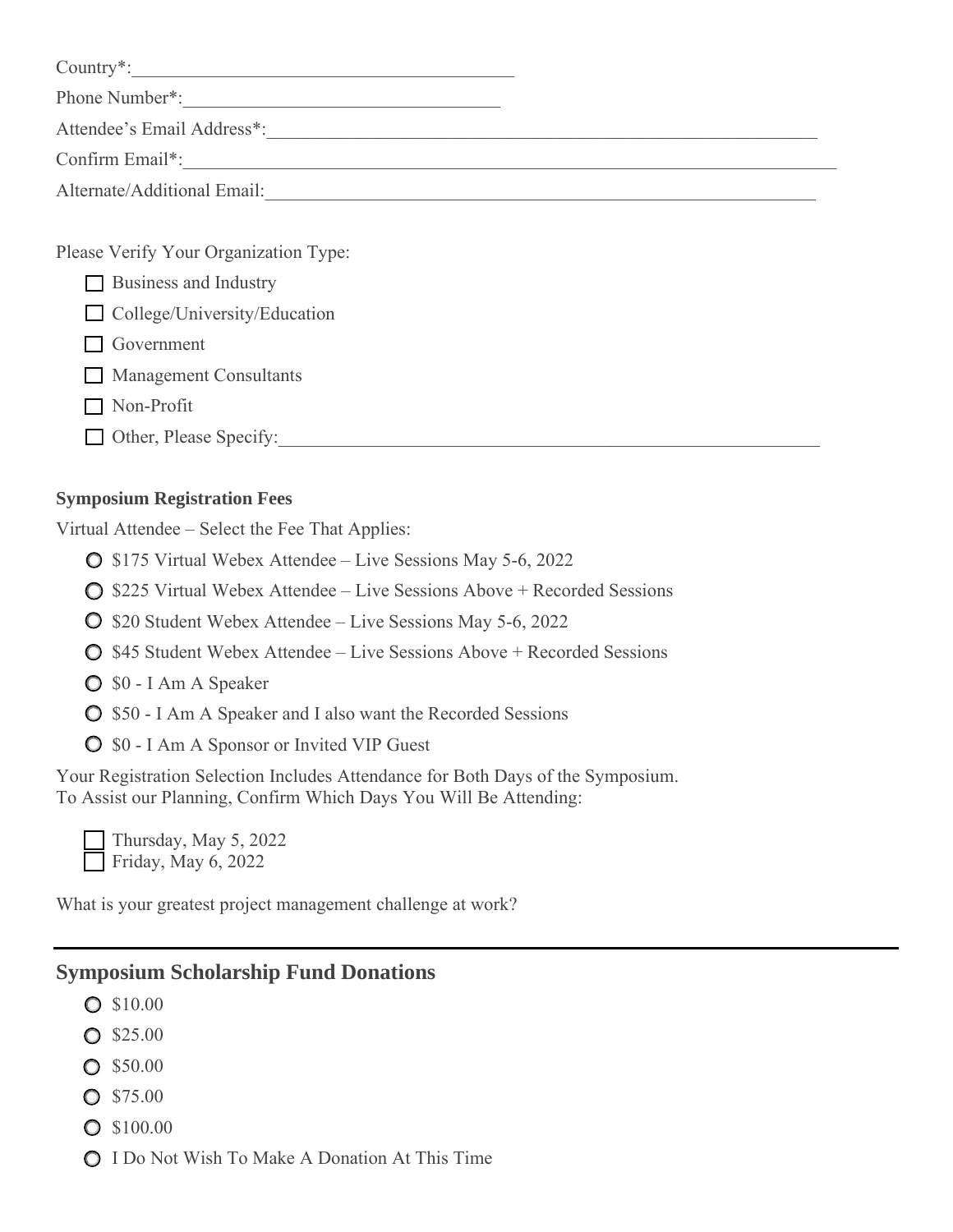#### **Additional Information**

| Which topics are you most interested in (select up to 5):         |
|-------------------------------------------------------------------|
| Agile, DevOps and Hybrid Approaches                               |
| <b>Biotech/Life Sciences</b>                                      |
| <b>Change Management</b>                                          |
| Data Analytics & Digital Transformation                           |
| <b>Federal Programs</b>                                           |
| Future/Innovation of Project Management                           |
| □ Effect of Artificial Intelligence and Automation                |
| Project, Program, and Portfolio Management                        |
| $\Box$ New PM Tools and Solutions                                 |
| People in Projects                                                |
| □ Changing Role of the Project Manager                            |
| $\Box$ Diversity, Equity, and Inclusion                           |
| $\Box$ Importance of Soft Skills                                  |
| Managing Remote Teams & Alternate Work Schedules                  |
| $\Box$ Motivating Great Work                                      |
| Risk Management & Resilience                                      |
| Stakeholder Management & Communications                           |
| <b>How Did You Hear About Our Event?*</b>                         |
| <b>PMI</b> Chapter                                                |
| 2022 Project Management Symposium Website                         |
| $\Box$ Colleague/Friend                                           |
| $\Box$ Previous Attendee                                          |
| PM World Journal                                                  |
| E-mail from UMD                                                   |
| Facebook                                                          |
| LinkedIn                                                          |
| Twitter                                                           |
| UMD Project Management Center for Excellence website (pm.umd.edu) |
| UMD Civil and Environmental Engineering (CEE) Website             |
| Search Engine                                                     |
| Project Management Day of Service                                 |
| Speaker Referral                                                  |
|                                                                   |

□ Other